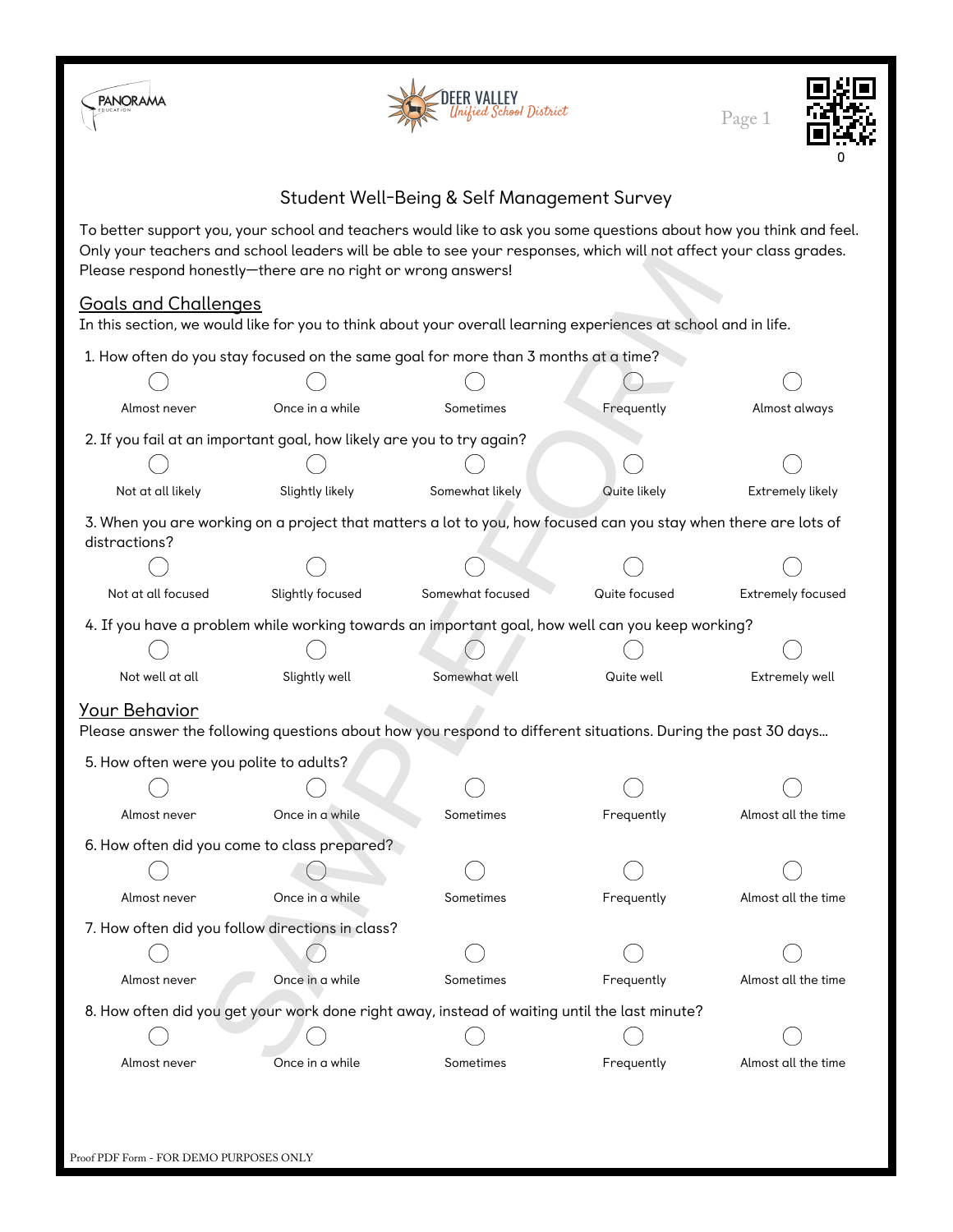| <b>PANORAMA</b>                                                                                                                                                                   |                  | Inified School District                                                  |               | Page 2              |  |  |  |
|-----------------------------------------------------------------------------------------------------------------------------------------------------------------------------------|------------------|--------------------------------------------------------------------------|---------------|---------------------|--|--|--|
| 9. How often did you pay attention and ignore distractions?                                                                                                                       |                  |                                                                          |               |                     |  |  |  |
|                                                                                                                                                                                   |                  |                                                                          |               |                     |  |  |  |
| Almost never                                                                                                                                                                      | Once in a while  | Sometimes                                                                | Frequently    | Almost all the time |  |  |  |
|                                                                                                                                                                                   |                  | 10. When you were working independently, how often did you stay focused? |               |                     |  |  |  |
|                                                                                                                                                                                   |                  |                                                                          |               |                     |  |  |  |
| Almost never                                                                                                                                                                      | Once in a while  | Sometimes                                                                | Frequently    | Almost all the time |  |  |  |
| 11. How often did you remain calm, even when someone was bothering you or saying bad things?                                                                                      |                  |                                                                          |               |                     |  |  |  |
|                                                                                                                                                                                   |                  |                                                                          |               |                     |  |  |  |
| Almost never                                                                                                                                                                      | Once in a while  | Sometimes                                                                | Frequently    | Almost all the time |  |  |  |
|                                                                                                                                                                                   |                  | 12. How often did you allow others to speak without interrupting them?   |               |                     |  |  |  |
|                                                                                                                                                                                   |                  |                                                                          |               |                     |  |  |  |
| Almost never                                                                                                                                                                      | Once in a while  | Sometimes                                                                | Frequently    | Almost all the time |  |  |  |
| 13. How often were you polite to other students?                                                                                                                                  |                  |                                                                          |               |                     |  |  |  |
|                                                                                                                                                                                   |                  |                                                                          |               |                     |  |  |  |
| Almost never                                                                                                                                                                      | Once in a while  | Sometimes                                                                | Frequently    | Almost all the time |  |  |  |
| 14. How often did you keep your temper under control?                                                                                                                             |                  |                                                                          |               |                     |  |  |  |
|                                                                                                                                                                                   |                  |                                                                          |               |                     |  |  |  |
| Almost never                                                                                                                                                                      | Once in a while  | Sometimes                                                                | Frequently    | Almost all the time |  |  |  |
| <b>Feelings in General</b><br>In this section, we are hoping to learn how you experience different emotions that may occur in your life (whether<br>inside or outside of school). |                  |                                                                          |               |                     |  |  |  |
| 15. How often are you able to pull yourself out of a bad mood?                                                                                                                    |                  |                                                                          |               |                     |  |  |  |
|                                                                                                                                                                                   |                  |                                                                          |               |                     |  |  |  |
| Almost never                                                                                                                                                                      | Once in a while  | Sometimes                                                                | Frequently    | Almost always       |  |  |  |
| 16. When everybody around you gets angry, how relaxed can you stay?                                                                                                               |                  |                                                                          |               |                     |  |  |  |
|                                                                                                                                                                                   |                  |                                                                          |               |                     |  |  |  |
| Not relaxed at all                                                                                                                                                                | Slightly relaxed | Somewhat relaxed                                                         | Quite relaxed | Extremely relaxed   |  |  |  |
|                                                                                                                                                                                   |                  | 17. How often are you able to control your emotions when you need to?    |               |                     |  |  |  |
|                                                                                                                                                                                   |                  |                                                                          |               |                     |  |  |  |
| Almost never                                                                                                                                                                      | Once in a while  | Sometimes                                                                | Frequently    | Almost always       |  |  |  |
| 18. Once you get upset, how often can you get yourself to relax?                                                                                                                  |                  |                                                                          |               |                     |  |  |  |
|                                                                                                                                                                                   |                  |                                                                          |               |                     |  |  |  |
| Almost never                                                                                                                                                                      | Once in a while  | Sometimes                                                                | Frequently    | Almost always       |  |  |  |
|                                                                                                                                                                                   |                  |                                                                          |               |                     |  |  |  |

| Proof PDF Form - FOR DEMO PURPOSES ONLY |
|-----------------------------------------|
|-----------------------------------------|